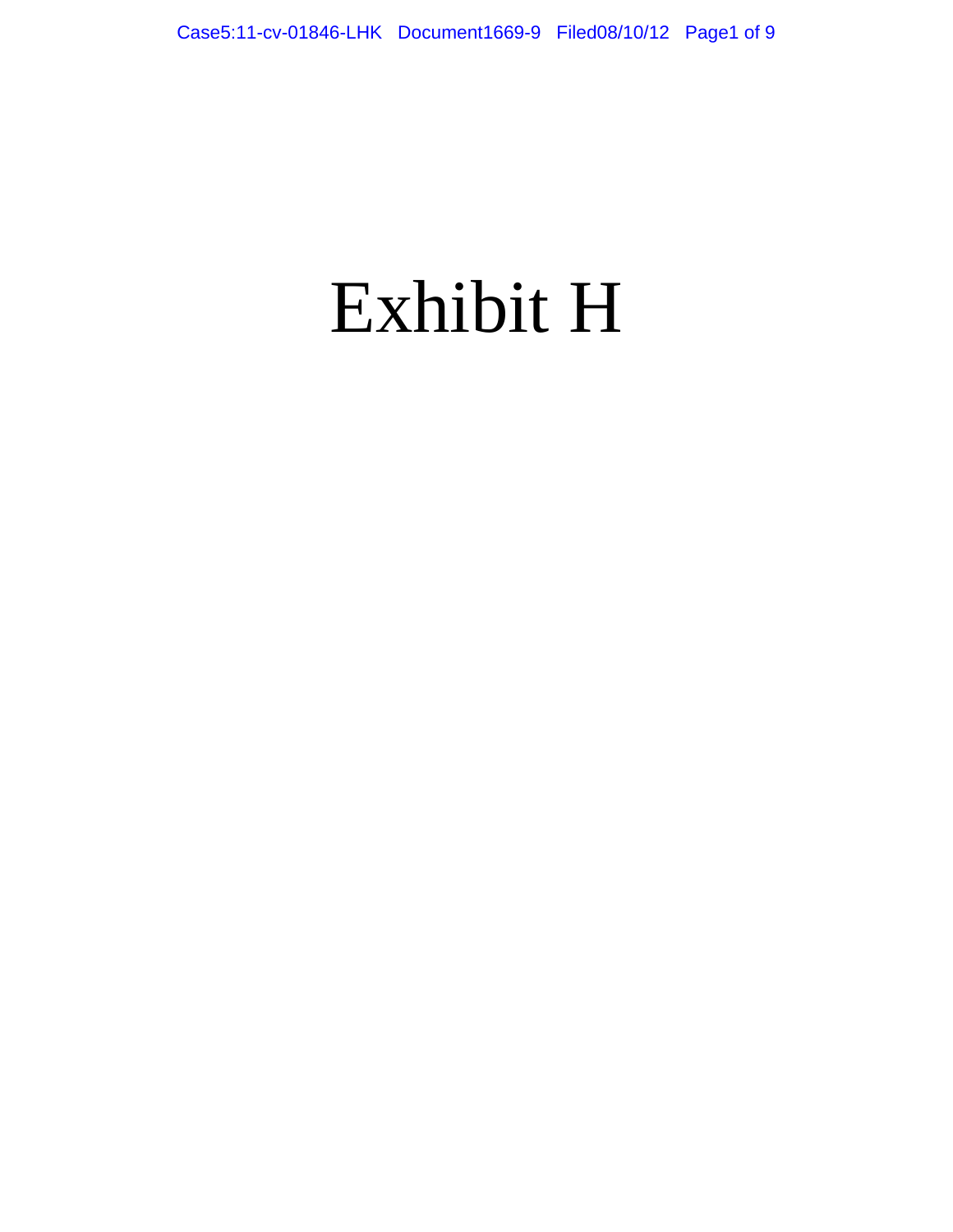## **Sagapolu, Frances L. M.**

| From:<br>Sent: | Thomas Watson <tomwatson@quinnemanuel.com><br/>Thursday, August 09, 2012 5:59 PM</tomwatson@quinnemanuel.com> |
|----------------|---------------------------------------------------------------------------------------------------------------|
| To:            | Pernick, Marc J.; Victoria Maroulis                                                                           |
| Cc:            | AppleMoFo; 'WHAppleSamsungNDCalService@wilmerhale.com'; Samsung v. Apple                                      |
| Subject:       | RE: Apple v. Samsung: Jury Instructions                                                                       |

Marc,

For the instructions we have not previously emailed about, please include the following Samsung Proposed Instructions in the joint submission you are preparing. I still owe you damages related instructions.

Design Patent 42 (both that are in the 7/13/12 filing under Instruction 42) 44.5 44 44.1 44.2 44.3 44.4 58.2 45 46 46.1 46.2 46.3 47.1 47.2 47.3 47.4 49 50 51 48 Trade Dress (numbering based on the 7/13/12 submission) 70 71 72 73 67 62 61 61.1 61.2 61.3 61.4

61.5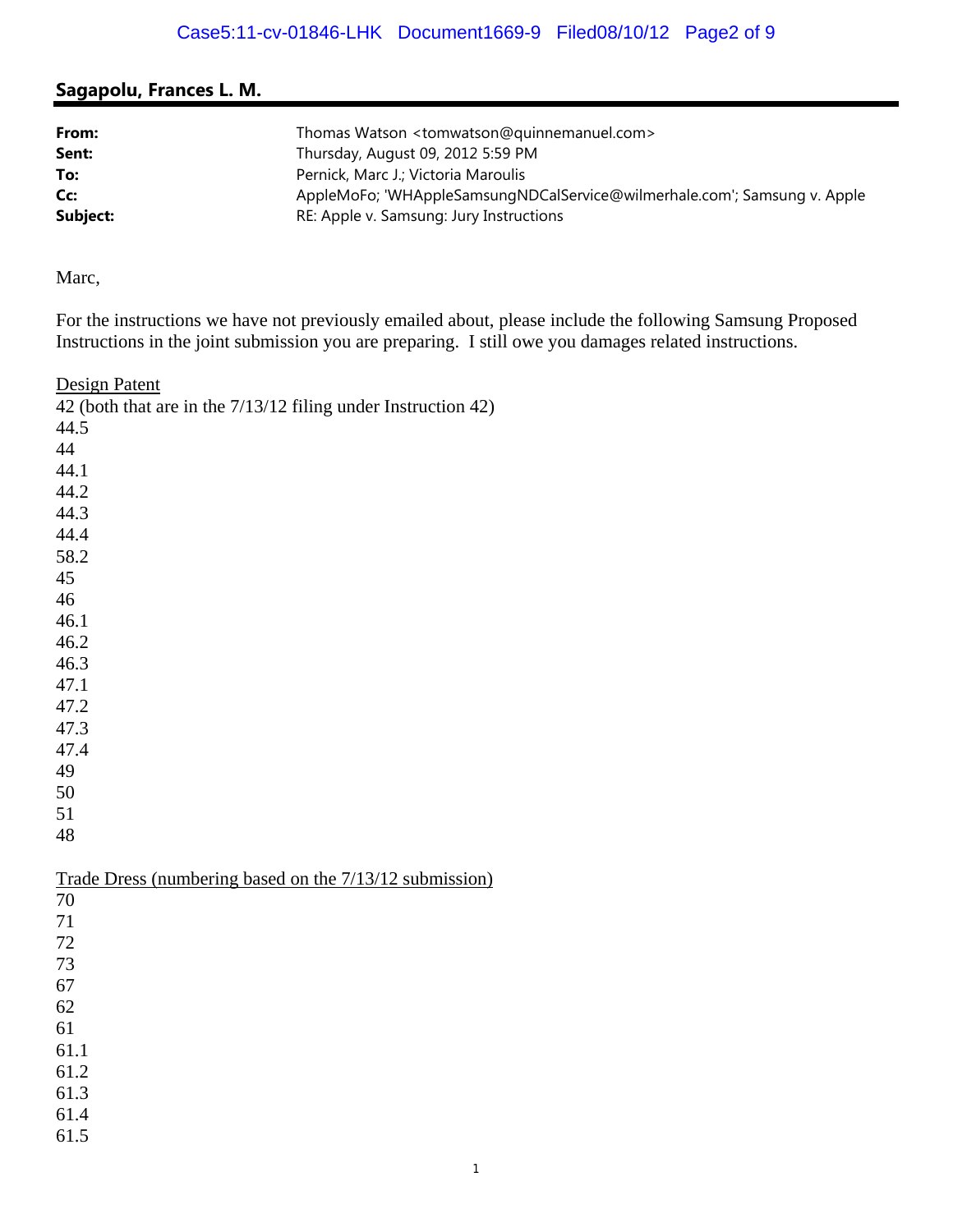61.6 68 69 (the version at Dkt. 1264) 69.1 69.2 69.3 69.4 63 63.1 64 64.1 65 66 81

63.2

Inducement/Willfulness (numbering based on the 7/13/12 submission) 58.1 58.2

59 (the version at Dkt. 1279)

**Thomas R. Watson** | Quinn Emanuel Urquhart & Sullivan, LLP | Office: +1.650.801.5017

**From:** Pernick, Marc J. [mailto:MPernick@mofo.com] **Sent:** Thursday, August 09, 2012 3:21 PM **To:** Victoria Maroulis; Thomas Watson **Cc:** AppleMoFo; WHAppleSamsungNDCalService@wilmerhale.com; Samsung v. Apple **Subject:** RE: Apple v. Samsung: Jury Instructions

Vicki/Tom:

It's 3:20 and all we have from you are two instructions from this afternoon and a few from two nights ago.

Holding a meaningful meet-and-confer and preparation of the joint submission require us to know the full gamut of your proposed instructions.

Please provide them to us (with red-lining).

**Marc** 

**From:** Pernick, Marc J. **Sent:** Thursday, August 09, 2012 12:48 PM **To:** 'Victoria Maroulis'; Thomas Watson **Cc:** AppleMoFo; 'WHAppleSamsungNDCalService@wilmerhale.com'; Samsung v. Apple **Subject:** RE: Apple v. Samsung: Jury Instructions

Vicki, we'll have to discuss this after we see your proposals. We've been asking you for them for days.

**From:** Victoria Maroulis [mailto:victoriamaroulis@quinnemanuel.com] **Sent:** Thursday, August 09, 2012 12:45 PM **To:** Pernick, Marc J.; Thomas Watson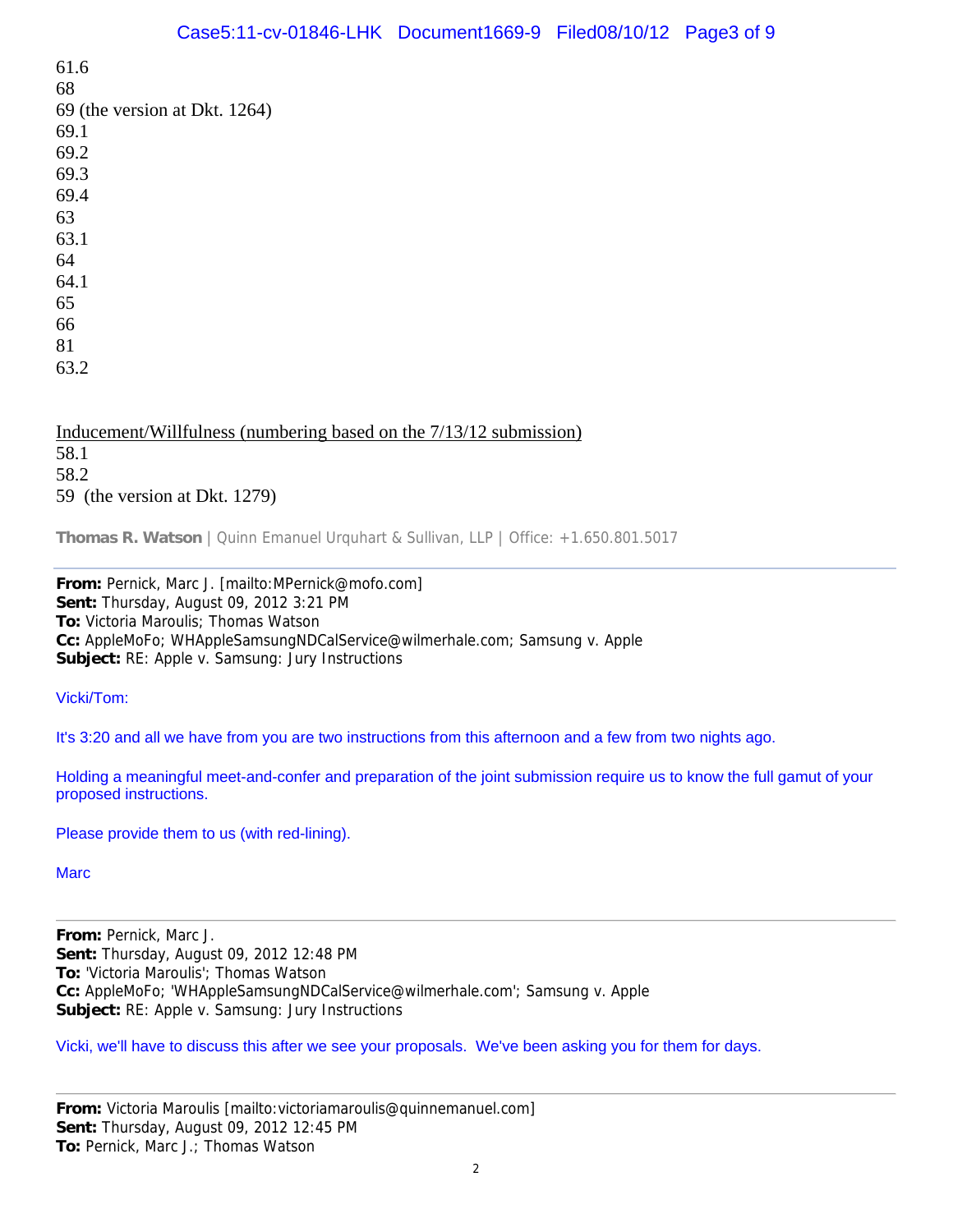#### Case5:11-cv-01846-LHK Document1669-9 Filed08/10/12 Page4 of 9

**Cc:** AppleMoFo; 'WHAppleSamsungNDCalService@wilmerhale.com'; Samsung v. Apple **Subject:** RE: Apple v. Samsung: Jury Instructions

Charlie does not have much flexibility on the 5:30 time. However, we can move the proposed 2:30 call to 3 or 4 if that helps.

**From:** Pernick, Marc J. [mailto:MPernick@mofo.com] **Sent:** Thursday, August 09, 2012 12:39 PM **To:** Victoria Maroulis; Thomas Watson **Cc:** AppleMoFo; WHAppleSamsungNDCalService@wilmerhale.com; Samsung v. Apple **Subject:** RE: Apple v. Samsung: Jury Instructions

Vicki, as I also told Tom a few minutes ago on the phone, we'll get back to you on scheduling the lead counsel meeting after we have a chance to review your proposals.

**From:** Pernick, Marc J. **Sent:** Thursday, August 09, 2012 12:02 PM **To:** 'Victoria Maroulis'; Thomas Watson **Cc:** AppleMoFo; 'WHAppleSamsungNDCalService@wilmerhale.com'; Samsung v. Apple **Subject:** RE: Apple v. Samsung: Jury Instructions

Vicki, with any instructions you send over at 1:30, please also send a red-line of them against your previous instructions.

**From:** Victoria Maroulis [mailto:victoriamaroulis@quinnemanuel.com] **Sent:** Thursday, August 09, 2012 11:42 AM **To:** Pernick, Marc J.; Thomas Watson **Cc:** AppleMoFo; 'WHAppleSamsungNDCalService@wilmerhale.com'; Samsung v. Apple **Subject:** RE: Apple v. Samsung: Jury Instructions

Michael and Mark,

We propose the following schedule for getting the jury instructions filing to the court tomorrow:

1:30 pm – Samsung to provide Apple with any additional revisions/possible agreements;

2:30 pm – Conference call to discuss;

5:30 pm – lead counsel meeting of Harold and Charlie and whoever needs to be present to conduct the required meet and confer. Let's hold the meeting at Marriott, since we've been coming over to your hotel for the prior sessions.

Please let us know if you agree.

Thank you.

Vicki

**From:** Pernick, Marc J. [mailto:MPernick@mofo.com] **Sent:** Thursday, August 09, 2012 9:47 AM **To:** Thomas Watson; Victoria Maroulis **Cc:** AppleMoFo; WHAppleSamsungNDCalService@wilmerhale.com; Samsung v. Apple **Subject:** RE: Apple v. Samsung: Jury Instructions

Tom: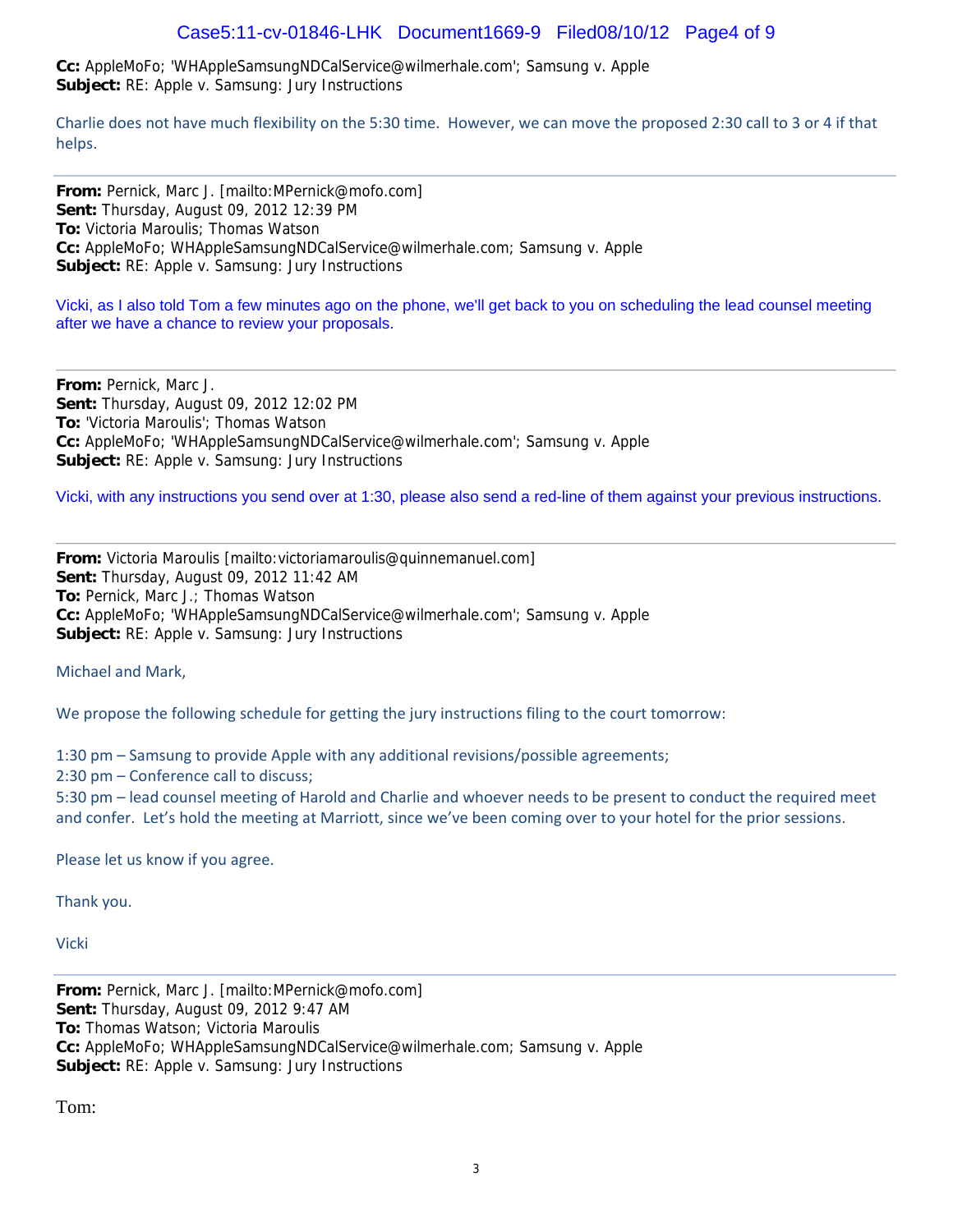## Case5:11-cv-01846-LHK Document1669-9 Filed08/10/12 Page5 of 9

This is to follow up on the jury instructions.

First, we still have not heard back from you on the design, trade dress, or damages instructions. You have also not been available to talk further about process. These delays are making it hard to prepare the joint filing in a timely fashion.

In terms of substance, here are additional responses to the proposals you sent over at midnight on Tuesday night --

a) We agree to add 9th Circuit Instruction 1.5 re: separate parties.

b) We object to Samsung's proposed revisions to our Instruction 5 on the adverse inference/failure to preserve evidence. Your proposal deviates from Judge Grewal's order. There is no basis for doing that.

c) We will not agree to Samsung's proposed Instruction 5.1. There has been no spoliation by Apple, there has been no judicial finding of spoliation by Apple, and there is no court order authorizing such an instruction.

d) We will not agree to Samsung's proposed changes to our Instruction 6 (which is now Instruction 7) on the sanctions previously ordered in this case. There is no basis for informing the jury about the one sanctions ruling against Apple. Judge Koh ruled that, as a general matter, she did not want the jury to be informed about sanctions rulings. She made an express exception for the sanctions ruling regarding Samsung's damages productions because the failures there go to the reliability of Samsung's financial evidence. That is not the case with regard to the sanctions order against Apple. In addition, we disagree with your proposed changes to the text of our proposal concerning the damages sanctions ruling against Samsung.

e) Regarding the red-line you sent on Instruction 8, which is a summary of the contentions, we can agree to the edits you proposed concerning the patent contentions. We disagree, however, on the trade dress changes. I can discuss these with you live.

f) On Instruction 14 (regarding DOE), we will agree to make the instruction bilateral, subject to our footnote that is in the text already. But we do not agree to removing the "software instructions" language.

Let's set up a time to talk this afternoon.

Marc

**From:** Thomas Watson [mailto:tomwatson@quinnemanuel.com] **Sent:** Tuesday, August 07, 2012 11:54 PM **To:** Pernick, Marc J.; Victoria Maroulis **Cc:** AppleMoFo; 'WHAppleSamsungNDCalService@wilmerhale.com'; Samsung v. Apple **Subject:** RE: Apple v. Samsung: Jury Instructions

#### Marc,

We write with respect to jury instructions. We are still working on the design and damages related instructions, but we wanted to give you our agreements/draft proposals on the following General Civil, Utility Patent, and FRAND/Antitrust instructions now in the interests of time. We do not intend this email and the attached instructions to be an exhaustive attempt to address all of Apple's proposed instructions, nor a waiver of instructions we have previously submitted or exchanged unless otherwise expressly stated below.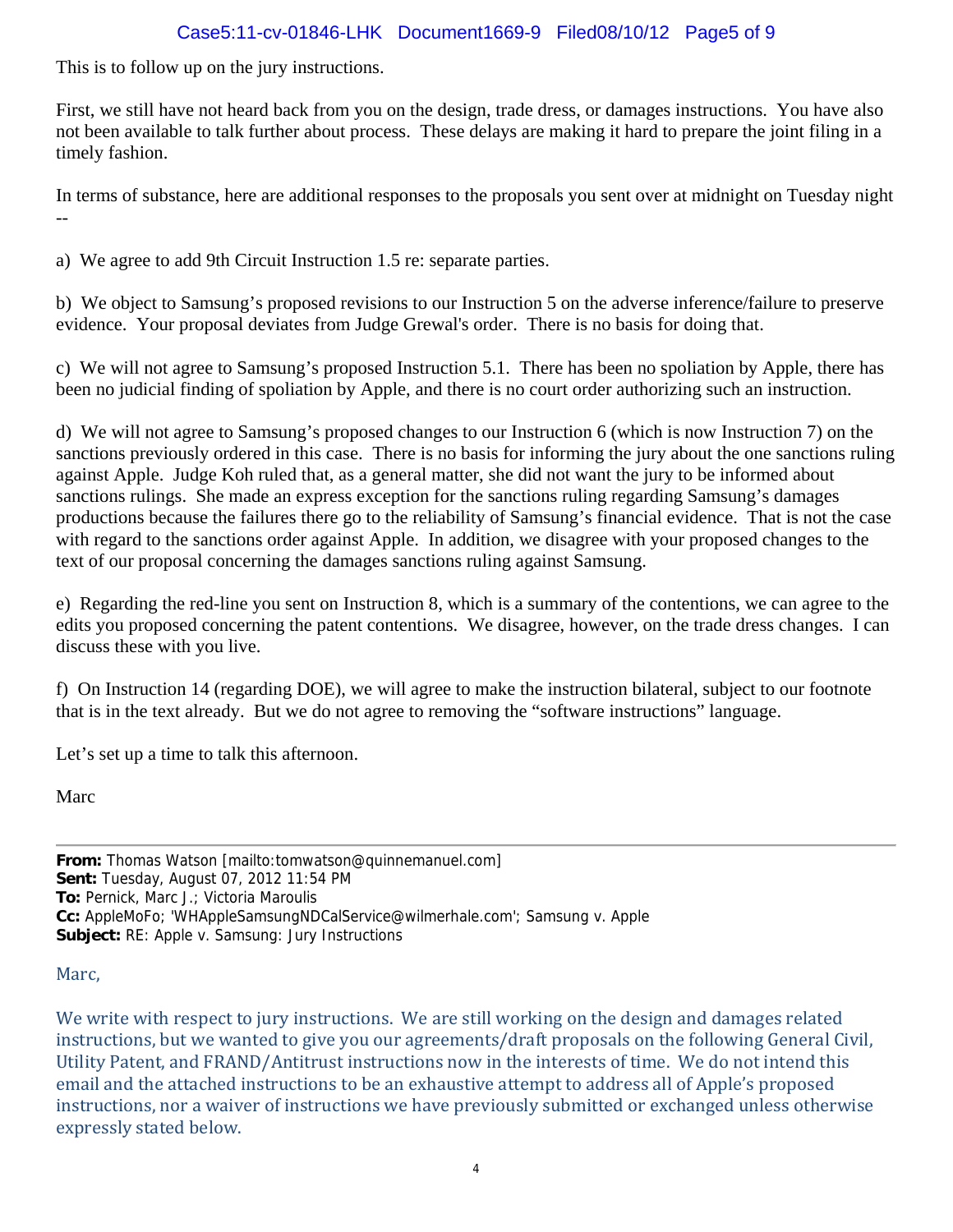Marc, we are hoping you can start preparing the joint pleadings based on our agreements and draft proposed instructions in parallel with our meet and confer efforts considering how long that process takes. 

## **A. General Civil Instructions**

No. 5, Evidence Preservation – We have attached our proposed alternate instruction.

No. 6, Damages Production – We have attached our proposed alternate instruction.

No. 7, Evidence For Limited Purpose – Have you thought further about this one?

No. 8, Summary of Contentions – We have attached a proposed redline that brings the instruction Apple proposes into line with the Court's preliminary instructions.

We also want our old Instruction No. 13 (numbering from Joint Disputed Instructions submitted to Court) relating to "Two or More Parties—Different Legal Rights." See Ninth Circuit Model Instruction 1.5.

# **B. Utility Patent (not including damages)**

Areas of agreement to the extent we did not agree Sunday night

No. 12, Direct Infringement – Agreement based on your representation that Apple will move the paragraph on U.S. sales to 12.1. We will send you a responsive instruction for 12.1.

No. 13, Literal Infringement - Agreement.

No. 16, Burden of Proof – Agree to short version.

No. 17, Written Description - Agreement.

No. 19, Statutory Bars – Agreement subject to our objection to Apple's inclusion of effective filing dates. The effective filing dates language should be deleted.

No. 20, Obviousness - Agreement.

## Proposed Revisions

No. 14, DOE – The instruction should be bilateral, and we will have a similar footnote stating that Samsung does not believe that Apple should be permitted to rely on DOE with a reservation of rights to modify the instruction if the Court rules in Samsung's favor. Samsung also objects to the "software" instructions" language Apple inserted. We should stick to the model and delete all "software instructions" language.

Method Claim Instruction

I have attached our proposed method claim instruction that we had previously exchanged after we filed the initial set of disputed instructions.

# **C. FRAND/Antitrust**

Apple's proposals (numbering consistent with Apple's latest proposed instructions)

No. 23, Equitable estoppel: Agreement.

No. 63, Breach of contract – timely disclosure: Agreement.

No, 64, Monopolization – Elements: Agreement.

No. 65, Monopolization -- Relevant market: Proposed revisions attached.

No. 67, Monopolization – Willful acquisition of monopoly power: Proposed revisions attached.

No. 68, Monopolization – Anticompetitive behavior in standard-setting: Proposed revisions attached.

No. 70, Monopolization—Interstate conduct: Agreement.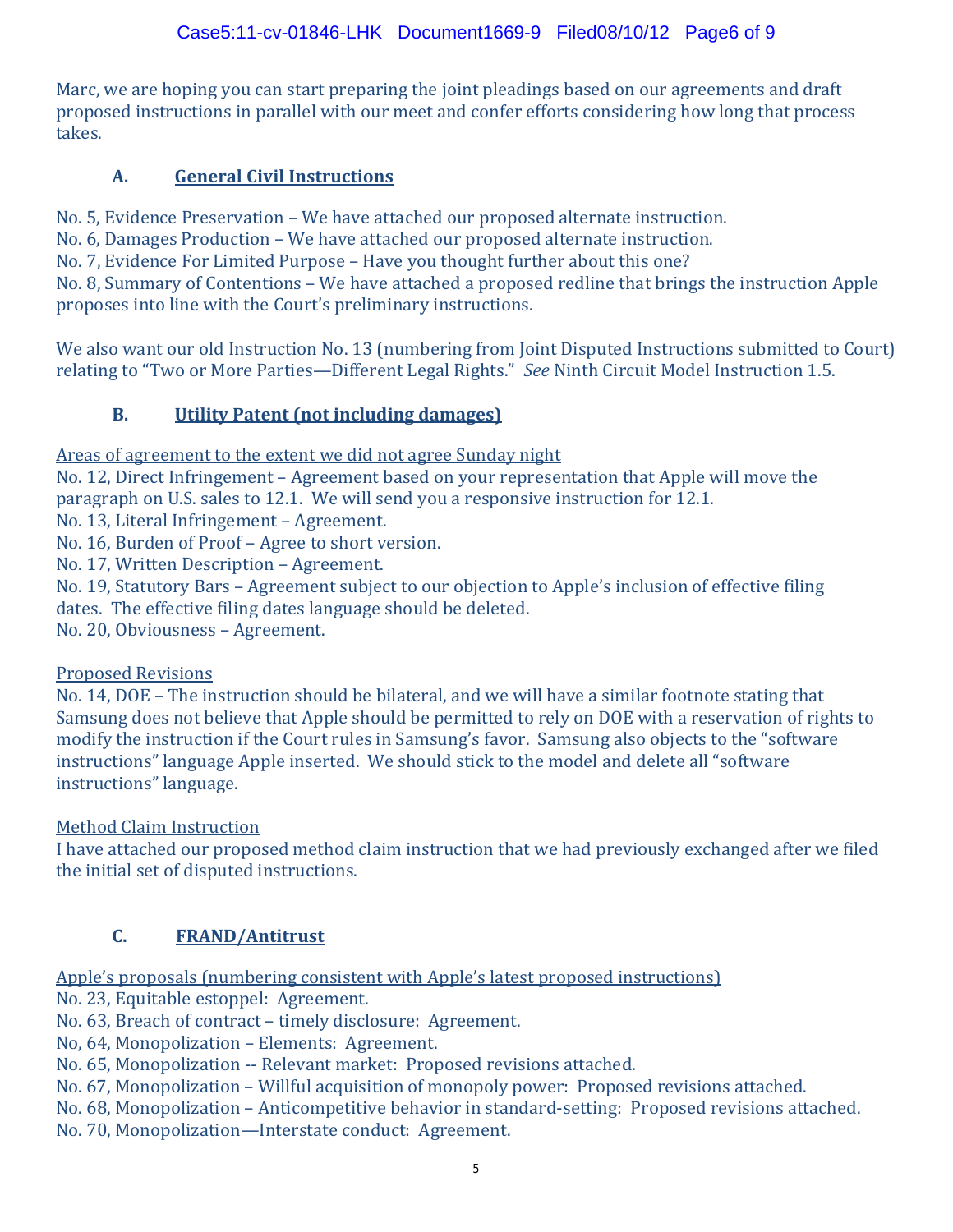#### Case5:11-cv-01846-LHK Document1669-9 Filed08/10/12 Page7 of 9

## No. 71, Monopolization—Injury and damages: Agreement.

Samsung proposals (numbering from Joint Disputed Instructions submitted to Court) We will drop 85.1 and 85.2. We will drop 89.

Remaining disagreements (numbering from Joint Disputed Instructions submitted to Court) No. 27, Patent Exhaustion No. 28, Waiver No. 84.1, Monopolization—Monopoly power generally No. 86, Monopolization -Evidence of Monopoly power No. 86.1, Monopolization – Existence of Monopoly power—Direct Proof

#### Tom Watson

**Thomas R. Watson** | Quinn Emanuel Urquhart & Sullivan, LLP | Office: +1.650.801.5017

**From:** Pernick, Marc J. [mailto:MPernick@mofo.com] **Sent:** Tuesday, August 07, 2012 10:57 AM **To:** Victoria Maroulis; Thomas Watson **Cc:** AppleMoFo; WHAppleSamsungNDCalService@wilmerhale.com; Samsung v. Apple **Subject:** Apple v. Samsung: Jury Instructions

#### Vicki and Tom:

There were some instructions we discussed on Sunday night to which you agreed, subject to confirming that our proposed text did not substantively deviate from the model. Now that you've had some time to look at them, we wanted to see if we could officially put these instructions into the "undisputed" camp. These instructions include --

- o Apple's Proposed Instruction Nos. 13, 14 (with the caveat that you think this DOE instruction should be bilateral), 17, 19 (subject to your objection about including the effective filing dates), 20, and 29.
- o On Instruction No. 12 (direct infringement), we'll agree to move the paragraph on sales within the United States into a separate Instruction No. 12.1. With that, I think we can also agree to Instruction No. 12. Please let me know.
- o Have you decided whether you prefer our shorter or longer proposals for Instruction Nos. 16 and 35 (burden of proof for invalidity)? We can hopefully put these two to rest too.

If you want to discuss these instructions live, let us know when today would work for a phone call or a meeting. In addition, we propose that the parties exchange any further modifications to their proposed instructions by today at 9:00 pm. Does that work for you?

Regards, Marc

---------------------------------------------------------------------

To ensure compliance with requirements imposed by the IRS, Morrison & Foerster LLP informs you that, if any advice concerning one or more U.S. Federal tax issues is contained in this communication (including any attachments), such advice is not intended or written to be used, and cannot be used, for the purpose of (i) avoiding penalties under the Internal Revenue Code or (ii) promoting, marketing or recommending to another party any transaction or matter addressed herein.

For information about this legend, go to http://www.mofo.com/Circular230/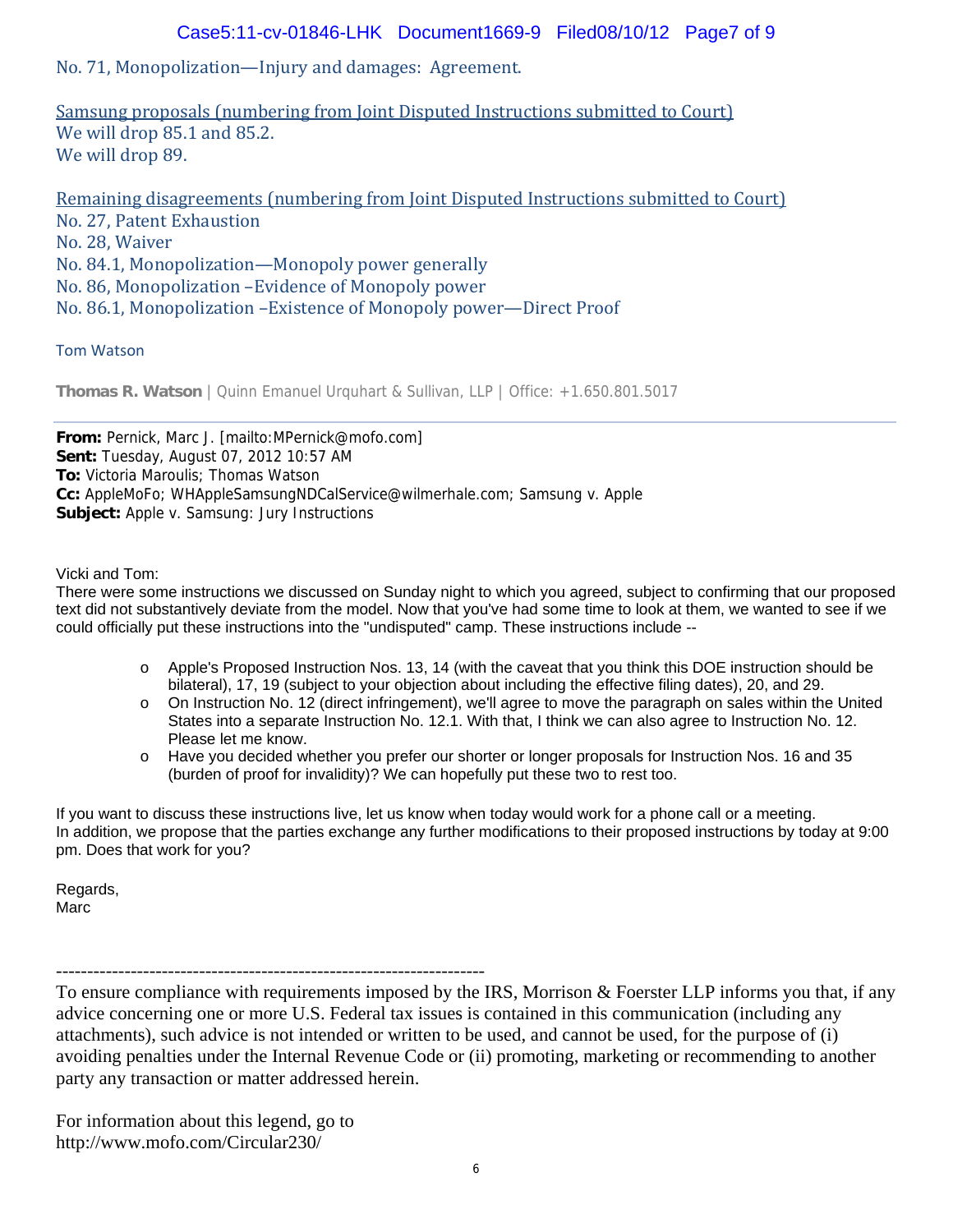This message contains information which may be confidential and privileged. Unless you are the addressee (or authorized to receive for the addressee), you may not use, copy or disclose to anyone the message or any information contained in the message. If you have received the message in error, please advise the sender by reply e-mail @mofo.com, and delete the message.

============================================================================

---------------------------------------------------------------------

To ensure compliance with requirements imposed by the IRS, Morrison & Foerster LLP informs you that, if any advice concerning one or more U.S. Federal tax issues is contained in this communication (including any attachments), such advice is not intended or written to be used, and cannot be used, for the purpose of (i) avoiding penalties under the Internal Revenue Code or (ii) promoting, marketing or recommending to another party any transaction or matter addressed herein.

For information about this legend, go to http://www.mofo.com/Circular230/

This message contains information which may be confidential and privileged. Unless you are the addressee (or authorized to receive for the addressee), you may not use, copy or disclose to anyone the message or any information contained in the message. If you have received the message in error, please advise the sender by reply e-mail @mofo.com, and delete the message.

============================================================================

---------------------------------------------------------------------

---------------------------------------------------------------------

---------------------------------------------------------------------

To ensure compliance with requirements imposed by the IRS, Morrison & Foerster LLP informs you that, if any advice concerning one or more U.S. Federal tax issues is contained in this communication (including any attachments), such advice is not intended or written to be used, and cannot be used, for the purpose of (i) avoiding penalties under the Internal Revenue Code or (ii) promoting, marketing or recommending to another party any transaction or matter addressed herein.

For information about this legend, go to http://www.mofo.com/Circular230/

This message contains information which may be confidential and privileged. Unless you are the addressee (or authorized to receive for the addressee), you may not use, copy or disclose to anyone the message or any information contained in the message. If you have received the message in error, please advise the sender by reply e-mail @mofo.com, and delete the message.

============================================================================

7